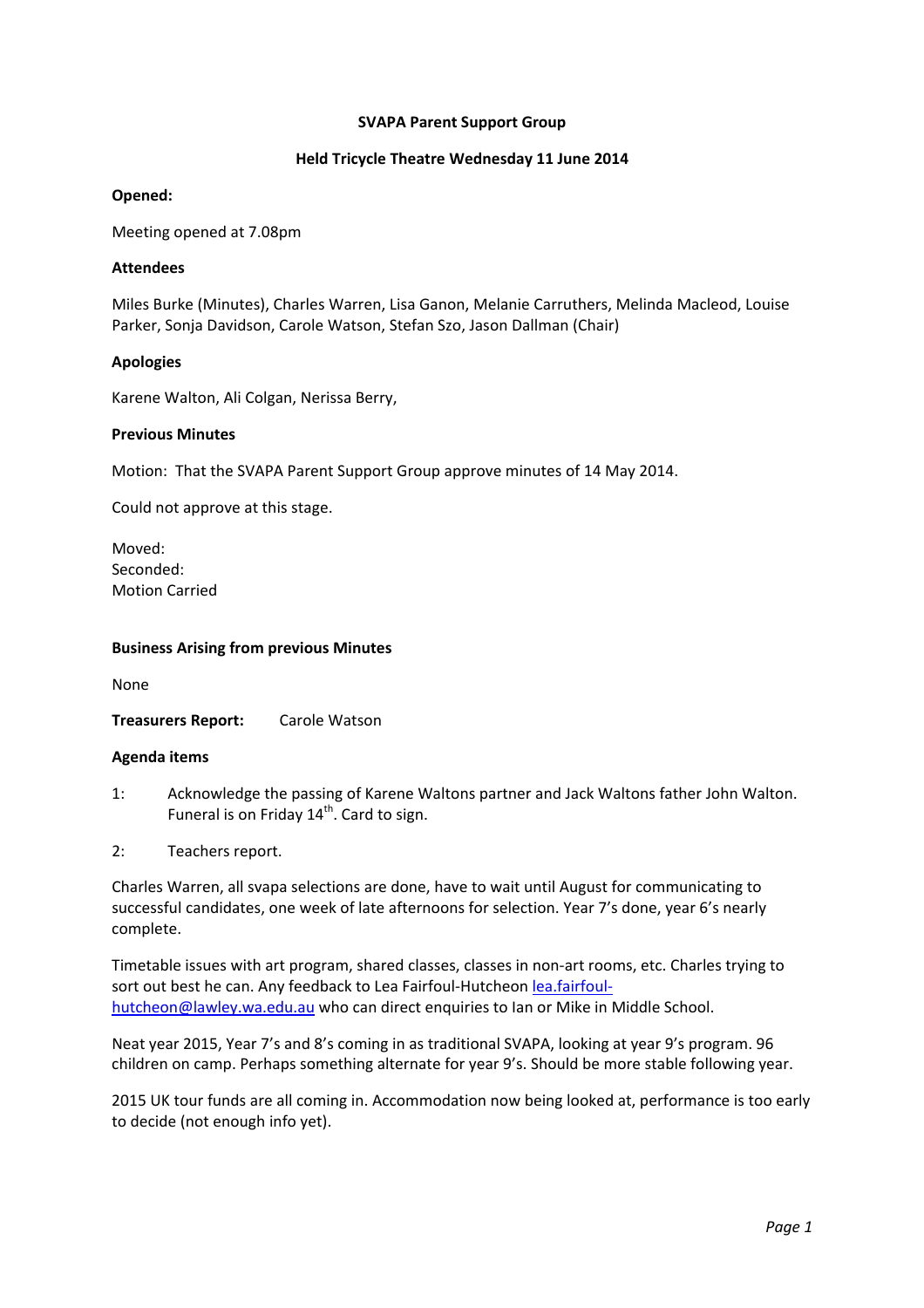# 3: Possible funding for 4x iPads: 4x \$450 = \$1800

Charles has provided details and costs. Idea is to encouraging technology into art room, and workshops for research, etc. Classrooms are very retro. No tech in art rooms, not even projector on external classroom.

Would be ideal to have something for next year. This year would be underutilised. Also need to consider secure cases and secure storage. Used to have gun cabinets for laptops.

Request to Charles for final figure for both iPads and storage, security, etc. Charles to bring on 6 August meeting.

# 4: Lawley Art Auction update. Sonja Davidson

Posters have been brought in. To be printed earlier next year. Please take one to hang up somewhere. DL flyers are also available. Catalogue examples at meeting, cost \$5 on the night. Highly professional design. All going well, tracking nicely. School main budget has previously paid for postage previously. P&C has agreed to pay for postage and flyers.

Increased costs with food. Entry is free, drinks cost, food is free. Amazing sponsors have previously given free catering. \$5k in \$20k is a big cut. Barbara Arsvin(?) has taken on catering, along with Joe Copeland, preparing food for 200 people.

Raffle items worth \$3k and silent auctions (23 items) worth \$5k, 16 raffle prizes. Viva photography have given quite a few vouchers for sittings, etc. \$35k in generous sponsorship from Viva Photography; well done, Michelle.

Please 'like' the Facebook page, and importantly share the posts.

Volunteers email request has gone out, need adult and youth volunteers. Sunday needs more volunteers, between 11am‐3pm.

Please email Sonja if you can volunteer, and come along on the night.

- 6: Café Press and SVAPA site for SVAPA.
- Café press charges SVAPA, who then sell it to public. Bulk purchasing is available, so we can get a stack in and sell internally as well. Needs bank account details to set up. Ask for forgiveness rather than permission from Principle. Jane Packham designed logo, and should be asked for usage permission as a courtesy. Perhaps make an acknowledgement.

Should we consider garments being taken off, so they don't wear them to school.

Jason to take examples and costings to principle.